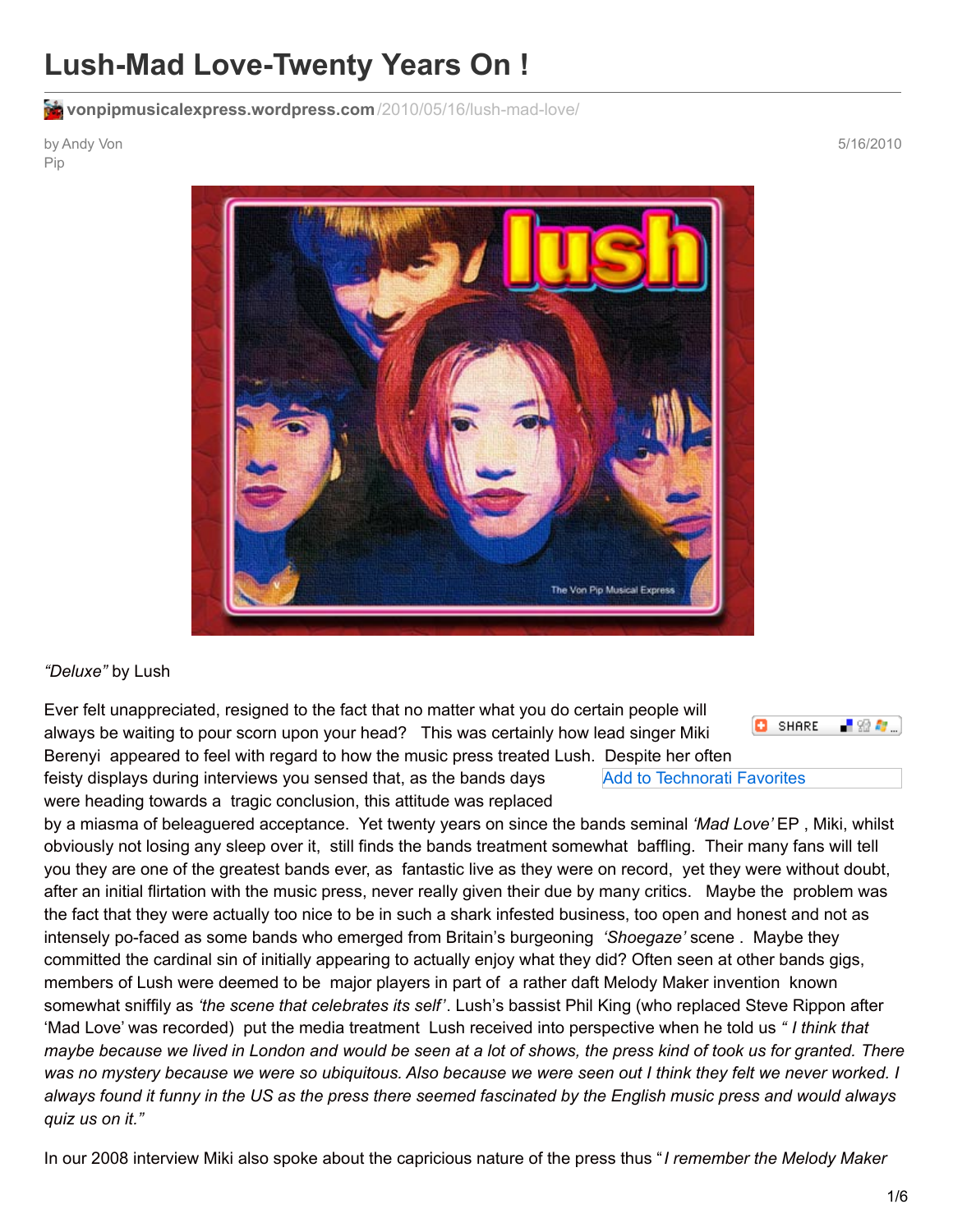reviewing 'Split' and slagging us off because (apparently) all our songs were light, jangly things about fluffy clouds *and fairies. Meanwhile, reviewing the same album, the NME complained that our lyrics were too depressing* (covering child abuse and parental death) and didn't fit the sparkly, light melodies. I guess what I'm saying is that we *couldn't do right for doing wrong."* Personally I'd always put this sort of fickle wankery down to the arsey hipster fellating London based music press, who combined old school misogyny and indie elitism with a good old fashioned *"build 'em up then knock em down*" sensibility much loved by our more unsavoury tabloid newspapers.

I suppose the problem with journalists perpetuating unwarranted myths is that people start to believe in them, indeed myths that are believed tend to become accepted as truths. And whilst I don't subscribe to Alan McGee's view that My Bloody Valentine were a joke band, or that he used them as a piece of McLaren style situationalism to see just how far he could push hype, the fact remains that MBV's legacy has been hugely overblown in much the same way that Lush's musical contribution has been seriously underplayed. And that I'm afraid is down to the press.

It's been 20 years since Lush released their Robin Guthrie produced ' *Mad Love'* EP and so maybe it's time to reevaluate Lush's musical legacy. Let's just hope any such re-appraisal won't be peppered with tiresome elitist blather about Brit-pop or accusations of *'selling out' ,* a charge often levelled at the bands final album, *'Lovelife'*. As Miki said when discussing the album – *"Is 'Ladykillers' more commercial than 'Hypocrite?' Is 'Desire Lines' more* shadowy than 'Last Night?' Is 'I've Been Here Before' a throwaway exercise in jazz lite whereas 'Lit Up' is a trawl *through the underbelly of discordance rivalling the darkest periods of Miles Davis?*

The [Quietus](http://thequietus.com/articles/04017-lush-interview-mad-love-20th-anniversary) website has recently put forward a convincing case for Lush's legacy to be given the credit it deserves and hopefully this may signal that people are finally coming around to the view, that actually Lush were rather f\*\*king brilliant. And so with 2010, being '*Mad Love's'* anniversary we spoke to Emma, Miki and Steve about their memories surrounding the recording of the EP and asked the question many Lush fans have been desperate to put to them. . . what about a reunion?

## VP: What do you recall about the period of time when you recorded 'Mad Love', was it an exciting time, full **of wide-eyed optimism ?**

*EMMA:* It was really enjoyable and a very easy session. We recorded it in The Church which was Dave Stewart's studio and it was mixed at September Sound which was The Cocteau Twins' one. Unlike when we did 'Spooky' with Robin, we completed it all quite quickly and without too much tinkering and, yes, things did seem to be going very well at that time.

*STEVE:* It was fun being a proper musician, but I think I'd read enough about the music biz not to be starry-eyed about it. Recording sessions were fun to begin with, learning how a real studio worked etc. Doing our first European tour in Jan-Feb 1990 was great, travelling around Holland, France & Germany and meeting all these foreigners who'd actually heard of us was a hoot. It was the closest I've come to being on holiday for a living.

## **VP: Did you enjoy working with Robin ? … How did he come to be involved?**

*EMMA:* I had actually met Robin prior to our involvement with 4AD. I had worked for Jeff Barrett (who now runs Heavenly) and he knew Robin and told me to send a demo to him, which I did. We met up (with a pregnant Liz) in a pub on the Kilburn High Road and he said he loved the songs. So we asked him to produce 'Mad Love'. You might think it was obvious as he was on 4AD too then but at the time but the relationship was quite strained between The Cocteau Twins and the label so actually Ivo trod carefully! Working with him on 'Mad Love' was pretty straightforward and Robin is a lovely guy with a very dry sense of humour. Unfortunately working on 'Spooky' wasn't so easy but that's another story!

## **VP: How did you decide which songs would be on the EP ?**

*EMMA:* I think they were just the newest ones we had plus we thought 'Thoughtforms' should get the Robin Guthrie treatment. We weren't that prolific but we were very economic with our songs so whenever we had songs to record,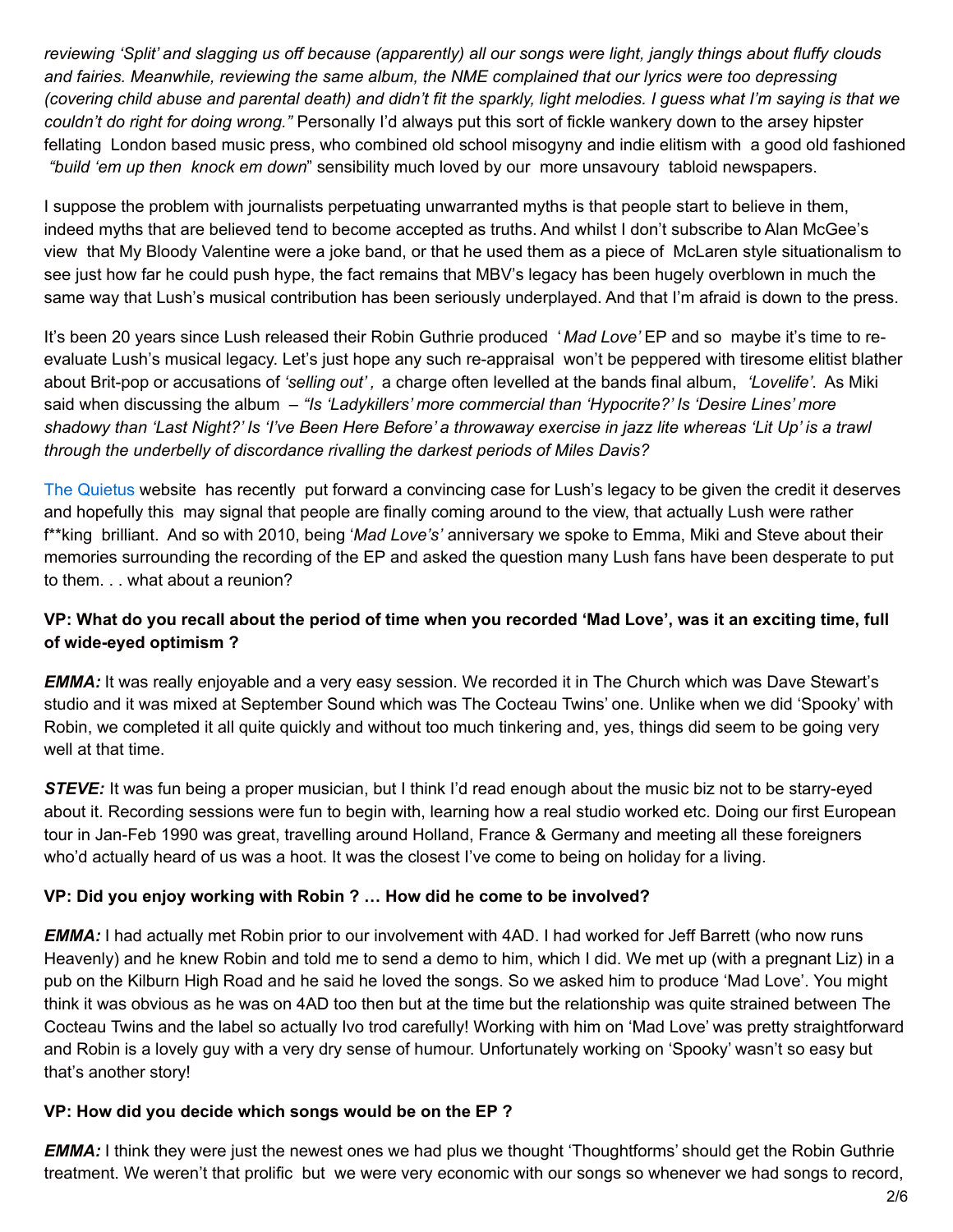we did.

VP: Miki, Mad Love contains your song "Leaves Me Cold", what's the song about, I've had my own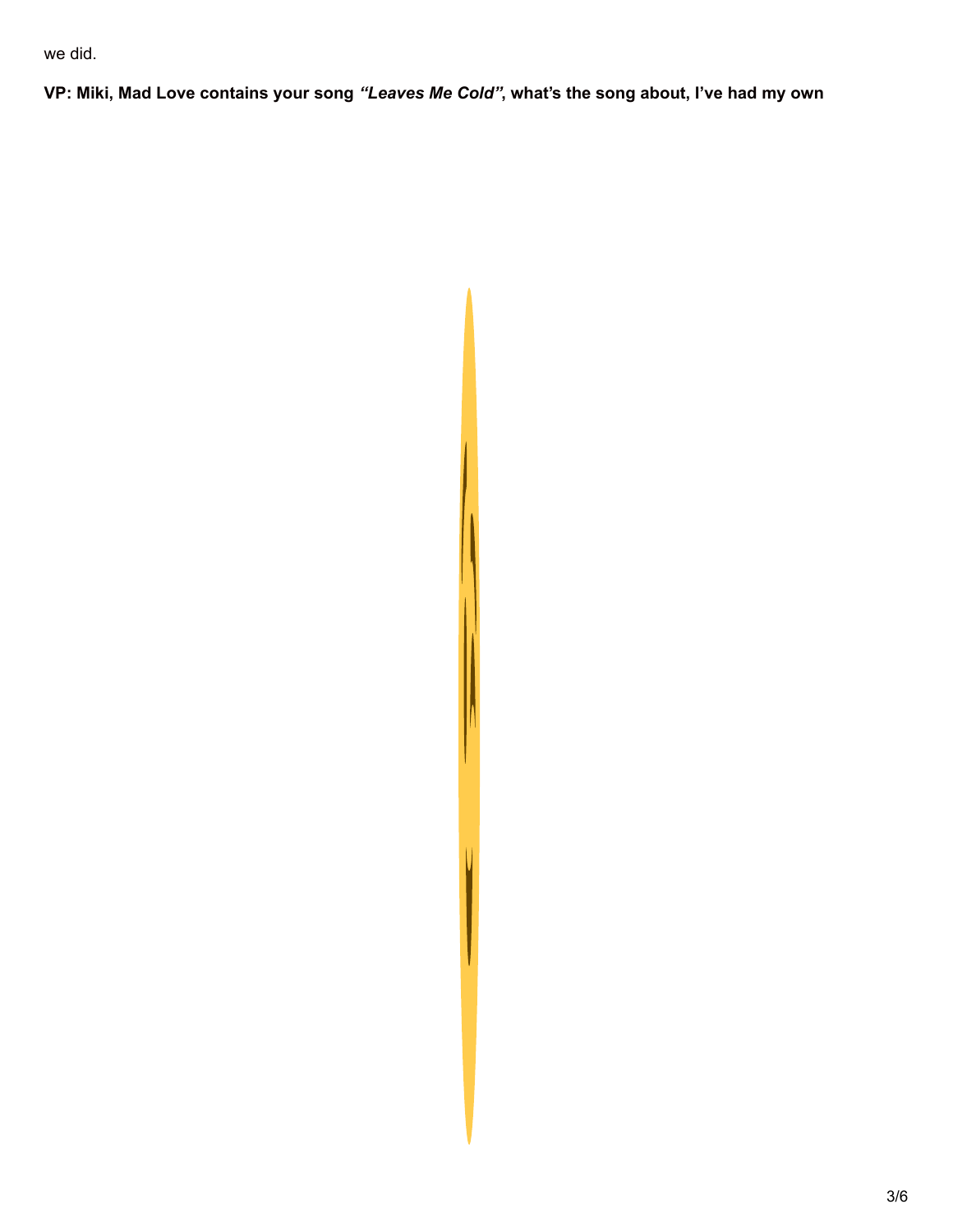#### **interpretation for years which is probably all wrong**

*MIKI:* I think it's a bit of a shame telling people exactly what a song is about because, if it's a song they like, they've invariably come up with a much better interpretation that is probably relevant to their own lives and therefore makes the song much more meaningful and personal to them.

However, I will satisfy your curiosity. BASICALLY I had a really filthy dream about someone who I never ever thought of 'in that way' and it freaked me out a bit because I just couldn't get the dream out of my head and so every time I saw them it would make me shudder at the very thought but it had also made me fall a bit in love (lust) with them because I just couldn't shake how passionate the dream had been.

## **VP: Do you feel "Mad Love" was the first time we heard what we might call the "Lush sound"**

*EMMA:* No, I think ''Scar' pretty much displayed that too but in a rawer state.

#### VP: Emma, you filmed two videos for "De-luxe" ....do bands find filming promo videos a rather dreary affair, **or was it fun being one of your first ?**

**EMMA:** Those 2 were OK – yes the first one in the tree was the first video we had ever done so it was quite exciting. It's a very indie video but OK all the same. The second one was done for the USA and we really liked making it and the finished result was pretty good. It all depends on the director really and their ideas. The worst video we ever did was the US version of '500' – bad day and BAD video.

## VP: Steve, Miki told me that during the video shoot for Deluxe you'd had enough of precariously dangling **on tree branches and disappeared ….! What are your recollections?**

*STEVE:* I don't remember that at all but it sounds like something I'd do, I was always prone to wandering off by myself and coming back to find people fretting about where I'd been. Usually looking for second-hand record shops, actually, and if I found one I'd be even later getting back. I do remember it was freezing cold doing that video out in the middle of nowhere in Kent in January, but I also remember someone told us it was where the Beatles did their Strawberry Fields Forever promo, so that was exciting for a lifelong Beatle fan like me.

#### VP: Steve, What are your abiding memories of being in Lush, any regrets about leaving when you did?

*STEVE:* It was great fun, I loved it all really, and I only left because I'd have preferred to be doing my own songs, only nobody was interested in them, and I could see all the things we'd done that were exciting the first time round (making records, videos, radio sessions, touring Europe, Japan & the States etc) were going to get progressively less fun the more often we did them. Especially the amount of times they ended up touring America. So no, I think I left at the right time, although I do think I was probably a bit jealous of them still being in the band around 1995 when I'd started working in a computer firm in Dublin and they seemed to be living it up at the dawn of Britpop. But even if they'd asked me to re-join then I don't think I would have, as it would've involved moving back to London, which I never wanted to do. But I have loads of great memories from that time, and I still think of Miki & Emma as my alternative sisters, even though I haven't seen them for years (although I'm hoping to next month).

**VP: You must get tired of answering this but Emma & Miki, you've mentioned previously that a Lush** reunion was mooted but due to the "c\*\*ntish flakiness" of some parties things didn't really take off. Although you all have jobs and Emma's a new mum now, do you think you'd ever consider it again if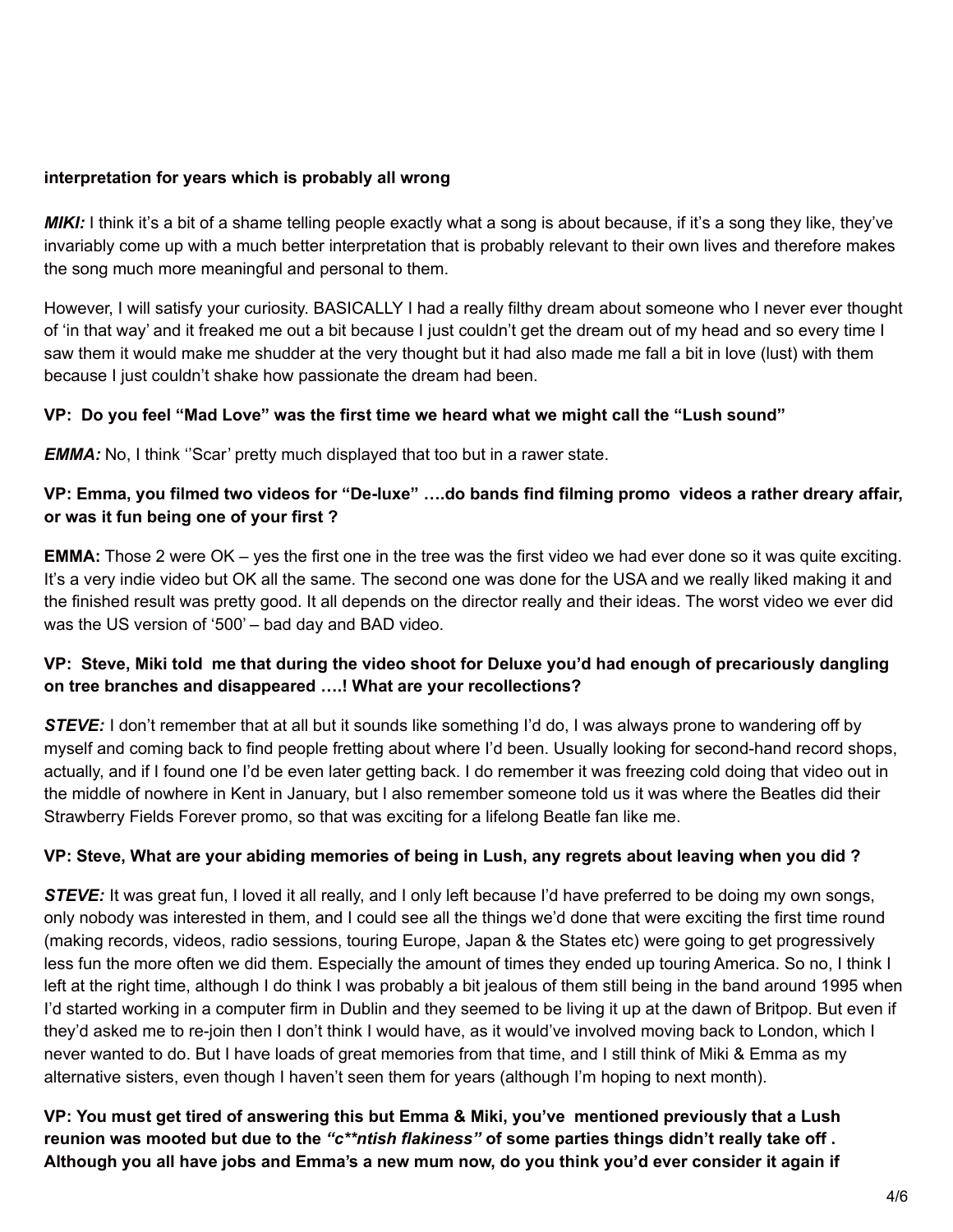#### **somebody genuinely made an offer.**

*EMMA:* Erm – that was Miki's quote and not the whole reason we didn't reform (she was referring to one promoter). The money and offers just weren't there that year and we couldn't take the risk of the outlay without making that back and then some. At the time we were thinking about it I had a very stressful full-time job and would have had to do all the rehearsing and playing in my 4-week holiday allowance which I think would have left me as a nervous wreck! If the money was right then, yes, we would do it but I think promoters would have to come to us so we would be in the driving seat. Who knows what may happen in the future but, yes, for the time being a reformation looks unlikely.

*MIKI:* Yes, I'm afraid that the honest answer is not unless we were offered an awful lot of money. I have enough trouble finding the time to answer these questions let alone relearn the entire Lush back catalogue, rehearse with a new drummer and actually schedule time to play the gigs. So if we did it, I would have to stop work, and if I stop work, then how do I pay the bills?

To be fair to the c\*nty flake, he wasn't the only one who pissed us about (although he was the only one who deserves to have a resilient object booted up his backside). One agent after another (well, three) promised the world and then had to admit rather shamefacedly that it wasn't really happening. They scratched their heads, they didn't understand, but the promoters just weren't that keen.

In the words of Les McQueen, *"It's a sh\*t business".*

Links Light From A [Dead](http://www.lightfromadeadstar.org/) Star Site Miki [Berenyi](http://www.freewebs.com/mikiberenyi/index.html) Fan Site [Lush](http://www.lushlive.com/) Live Site **[Myspace](http://www.myspace.com/lush4ad)** Miki [Interview](https://vonpipmusicalexpress.wordpress.com/2008/01/25/sweetness-and-light-the-miki-berenyi-interview-2008/) 2008 Emma [Anderson](https://vonpipmusicalexpress.wordpress.com/2008/06/20/lit-up-emma-anderson-interview/) Interview 2008 Phil King [interview](https://vonpipmusicalexpress.wordpress.com/2008/07/03/ace-of-bass-phil-king-interview/) 2009 **Wallpaper**  $\sim$ Video *"De-luxe" (original)* By Lush *"De-luxe" (version 2)* By Lush *"Leaves Me Cold" B*y Lush *(Live France 1990) "Thoughtforms" By Lush (live at Roskilde Festival 1991)*